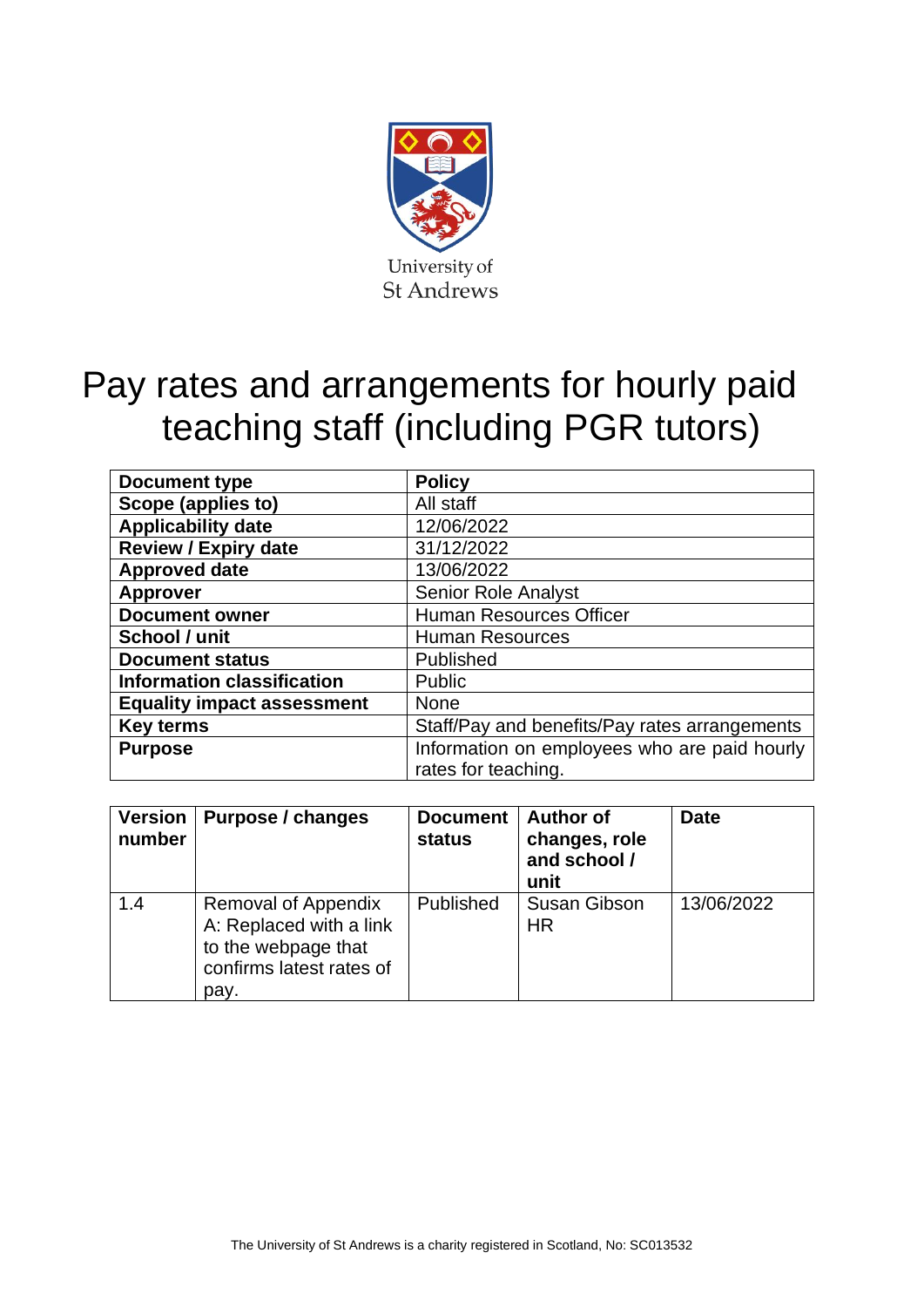## **Table of contents**

| $\mathbf{1}$ . | Introduction                                                                               | 3              |
|----------------|--------------------------------------------------------------------------------------------|----------------|
| 2.             | Scope                                                                                      | 3              |
| 3.             | Type of contract                                                                           | 3              |
| 4.             | Grading                                                                                    | 3              |
| 5.             | How many hours to pay                                                                      | 3              |
| 6.             | Payment process                                                                            | $\overline{4}$ |
| 7 <sub>1</sub> | Version control                                                                            | 4              |
|                | Appendix A: Generic job descriptions                                                       | 5              |
|                | Appendix B: Guidance on approximate hours of work on a range of common teaching activities | -9             |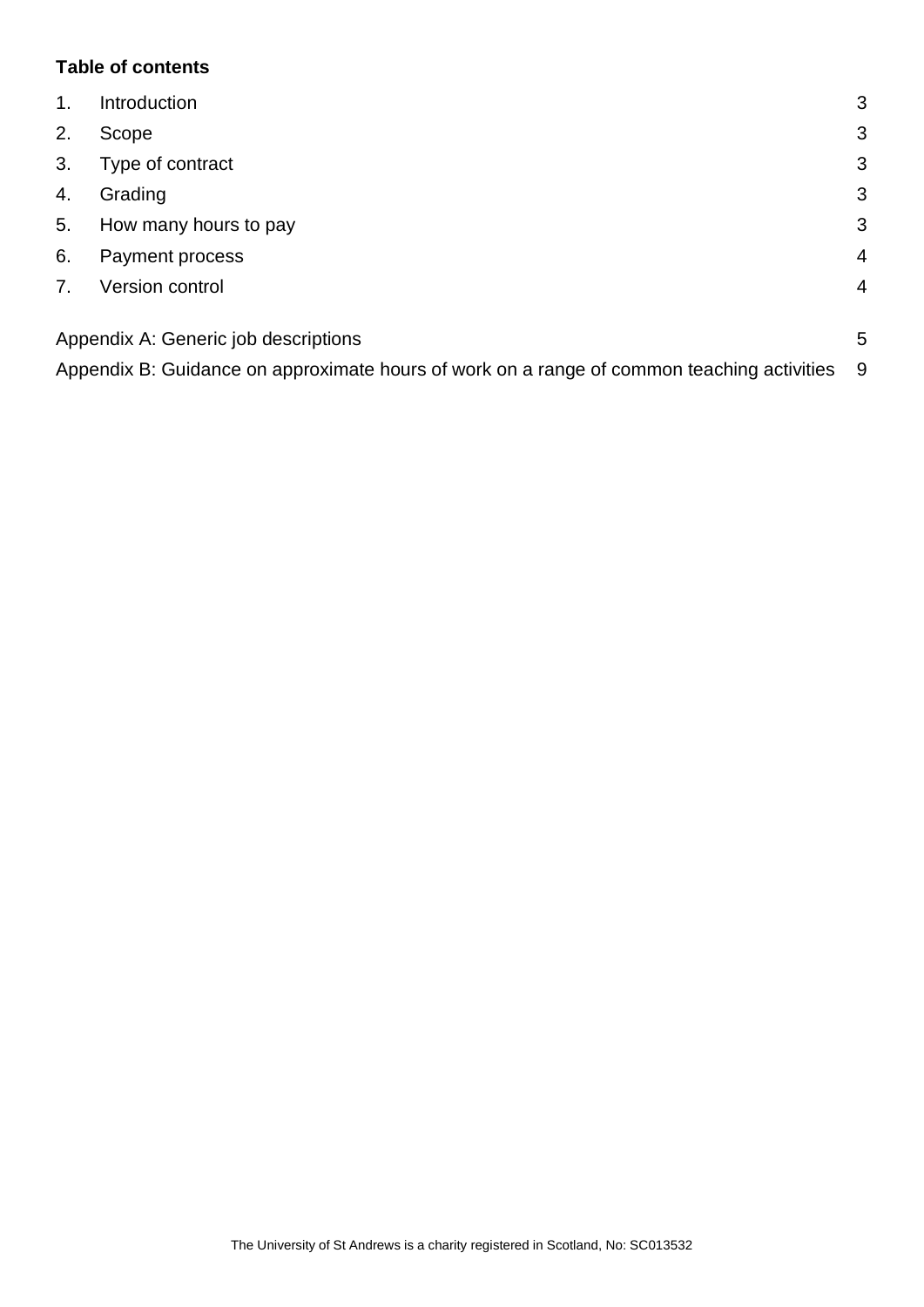# <span id="page-2-0"></span>**1. Introduction**

1.1 In line with the [Framework Agreement,](https://www.st-andrews.ac.uk/hr/gradingrewardandconditions/frameworkagreement/) the remuneration of hourly paid staff has been reviewed in order to modernise/streamline arrangements, introduce consistency across the University and ensure that we are meeting our obligations in terms of equal pay for work of equal value. This document relates to payment arrangements for hourly paid casual teaching staff and has been updated in consultation with the Proctor's Office.

#### <span id="page-2-1"></span>**2. Scope**

- 2.1 Hourly paid casual demonstrators, tutors and lecturers are covered by this document.
- 2.2 It also covers research staff teaching in excess of 24 hours per year in line with the Guidance [on Payment of Research \(Postdoctoral\) Staff who Teach.](https://www.st-andrews.ac.uk/media/human-resources/new-policy-section-documents/paymentofresearchstaffwhoteach/Guidance%20on%20Payment%20of%20Research%20(Postdoctoral)%20Staff%20who%20Teach.pdf)
- 2.3 This document does not cover students on scholarships which involve some developmental work experience or where teaching is set against a fee. Due account must be taken of the appropriate hourly rate of pay in order to ensure that such students are not disadvantaged in agreeing to a fees package in exchange for tutoring/demonstrating work. Further information on scholarships can be found on the Scholarship and funding [webpage.](https://www.st-andrews.ac.uk/study/fees-and-funding/scholarships/)

#### <span id="page-2-2"></span>**3. Type of contract**

- 3.1 When recruiting staff, consideration should be given to the most appropriate contractual arrangement in relation to hours, duration and number of contracts already/previously held by the employee. Hourly paid workers undertaking short-term or ad-hoc work will be placed on an appropriate flexible arrangement (currently casual or bank worker arrangements) depending on the length of contract and nature of hours worked. The [Employing Casual Staff](https://www.st-andrews.ac.uk/hr/salariesandpensions/casualstaff/) webpage provides further information on the use of these contracts.
- 3.2 If you are in doubt as to which contract to issue, please seek advice from Human Resources via email: [hr.general@st-andrews.ac.uk.](mailto:hr.general@st-andrews.ac.uk)

#### <span id="page-2-3"></span>**4. Grading**

- 4.1 The four main hourly paid casual teaching posts have been subject to the HERA process to establish the appropriate grading and rate of pay. The generic job descriptions for these positions can be found in [Appendix A](#page-4-0) , including the rates of pay per job type, and it is expected that most hourly paid casual teaching posts can be matched to these profiles. Rates of pay can be found on the [Salaries and Pensions webpage.](https://www.st-andrews.ac.uk/hr/salariesandpensions/casualstaff/hourlyrates/)
- 4.2 If there is any doubt about which job description to use or it is felt that none of these accurately describe an individual post, please contact the HERA team via email: [hera@st](mailto:hera@st-andrews.ac.uk)[andrews.ac.uk](mailto:hera@st-andrews.ac.uk) or by telephone on extension 1650.

#### <span id="page-2-4"></span>**5. How many hours to pay**

5.1 Hourly paid staff should be paid for the number of hours they are expected to work in order to undertake the demonstrating/tutoring/lecturing to a satisfactory standard. This includes being paid appropriate time for preparation, marking, attending meetings/training sessions and holding office hours. Payment will only be made for work that is required and approved by the Head of School.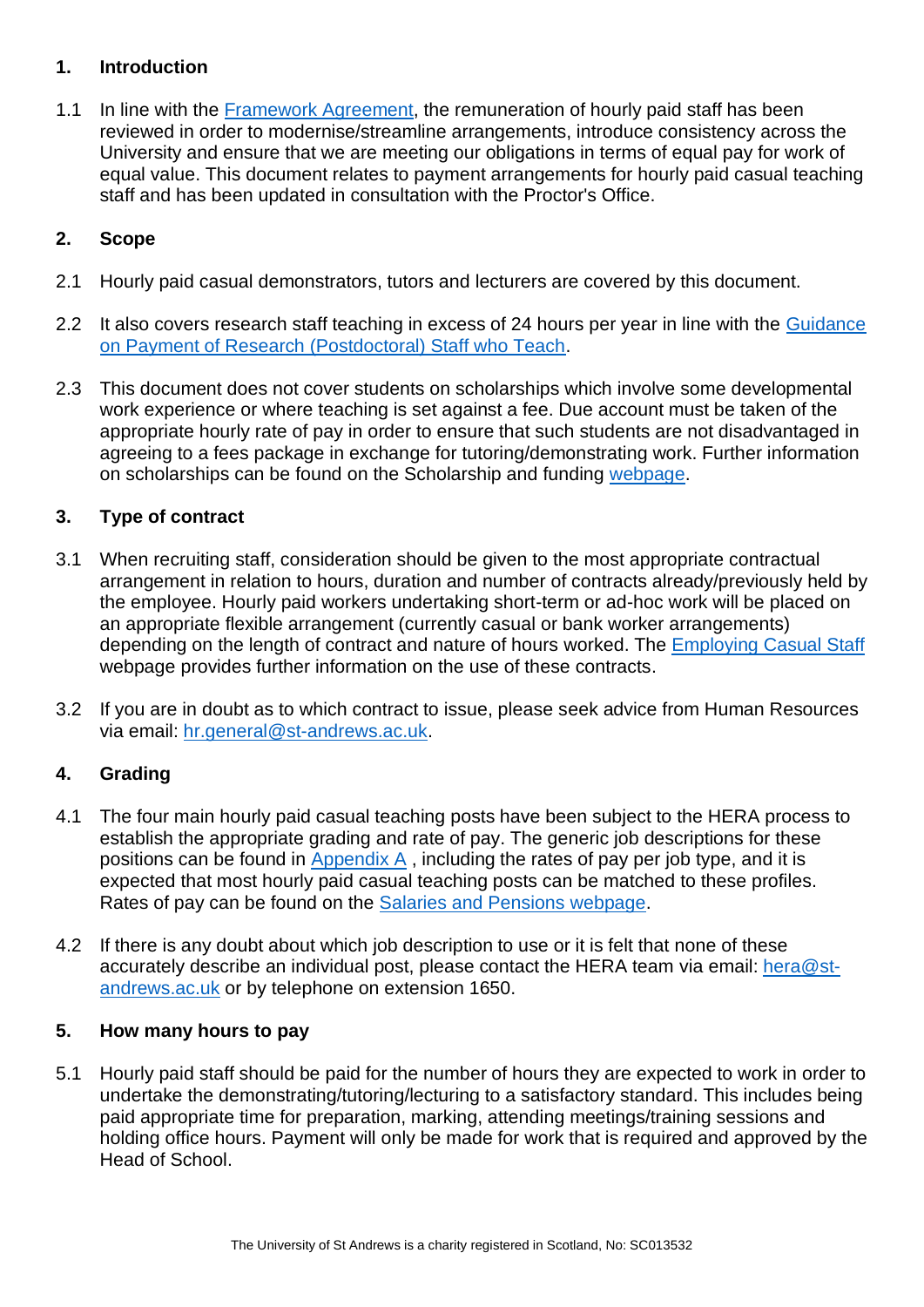5.2 [Appendix B](#page-8-0) indicates the typical amount of time expected to be worked on a range of common teaching activities. This is intended for guidance only as it is recognised that the requirements may vary depending on the nature of the work and local circumstances. Where payments do vary significantly from the guidance, justification for this should be provided by the Head of School/Unit along with the timesheet.

#### <span id="page-3-0"></span>**6. Payment process**

6.1 Hours to pay' should be collated in one master spreadsheet and issued to [Salaries](mailto:ts-salaries@st-andrews.ac.uk) on a monthly basis.

# <span id="page-3-1"></span>**7. Version control**

| <b>Version</b><br>number | <b>Purpose / changes</b>                                                                               | <b>Document</b><br><b>status</b> | <b>Author of</b><br>changes, role<br>and school /<br>unit | <b>Date</b> |
|--------------------------|--------------------------------------------------------------------------------------------------------|----------------------------------|-----------------------------------------------------------|-------------|
| 1.0                      | Migration of policy to the<br>Governance Zone.                                                         | Published                        | <b>Lisa Stewart</b><br><b>HR</b>                          | 01/07/2019  |
| 1.1                      | Change of classification from<br>internal to public and update<br>of pay rates to August 2019.         | Published                        | <b>Lisa Stewart</b><br><b>HR</b>                          | 23/10/2019  |
| 1.2                      | Minor change to a broken link<br>at Appendix A.                                                        | Published                        | <b>Lisa Stewart</b><br><b>HR</b>                          | 19/11/2019  |
| 1.3                      | Appendix C: Marking<br>example 2 amended.                                                              | Published                        | <b>Susan Gibson</b><br><b>HR</b>                          | 28/10/2020  |
| 1.4                      | Removal of Appendix A:<br>Replaced with a link to the<br>webpage that confirms latest<br>rates of pay. | <b>Published</b>                 | <b>Susan Gibson</b><br><b>HR</b>                          | 13/06/2022  |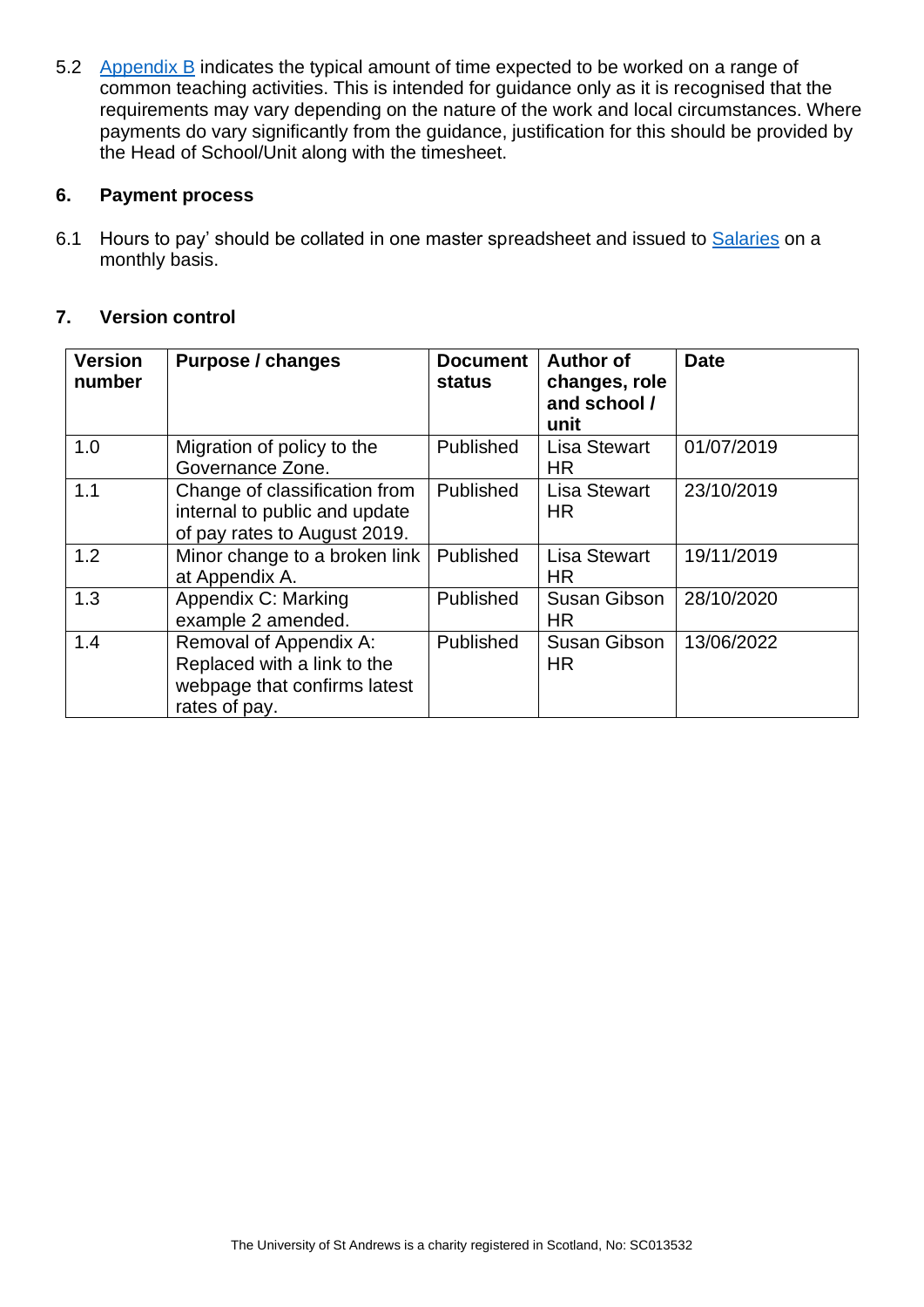# <span id="page-4-0"></span>**Appendix A: Generic job descriptions**

**Job title:** Laboratory / Workshop Demonstrator (Assistant)

**Hourly rate:** Grade 4 point 17

#### **Role purpose**

To help further the understanding of principles being taught to undergraduates in lectures by supporting the demonstration of practical equipment, experiments and processes within a laboratory/workshop setting. The session will be led by someone else.

#### **Representative work activities / responsibilities**

- To support workshop/laboratory sessions led by others by providing back up demonstration of practical equipment and processes (including computer equipment/software packages) and experimental design/statistical analysis and answering related questions.
- To help prepare for the session by ensuring familiarity with and knowledge of the workshop/laboratory questions and answers, experiments/practical exercises being undertaken etc,
- To be aware of all relevant health and safety procedures/processes raising any concerns with the leading demonstrator as required
- To highlight any concerns regarding students' learning/behaviour during the demonstration to the lead demonstrator/academic present
- To undertake the necessary training as required.

| <b>Criteria</b>                                                                                                                          | <b>Essential</b> | <b>Desirable</b> |
|------------------------------------------------------------------------------------------------------------------------------------------|------------------|------------------|
| Degree in relevant subject                                                                                                               | x                |                  |
| Working towards a PhD                                                                                                                    |                  | X                |
| Understanding and knowledge of the experiments / processes being demonstrated and<br>supported                                           | х                |                  |
| Appropriate technical skills                                                                                                             | x                |                  |
| Effective communication skills, able to answer questions relating to the experiments / exercises<br>in a clear and understandable manner | $\mathsf{X}$     |                  |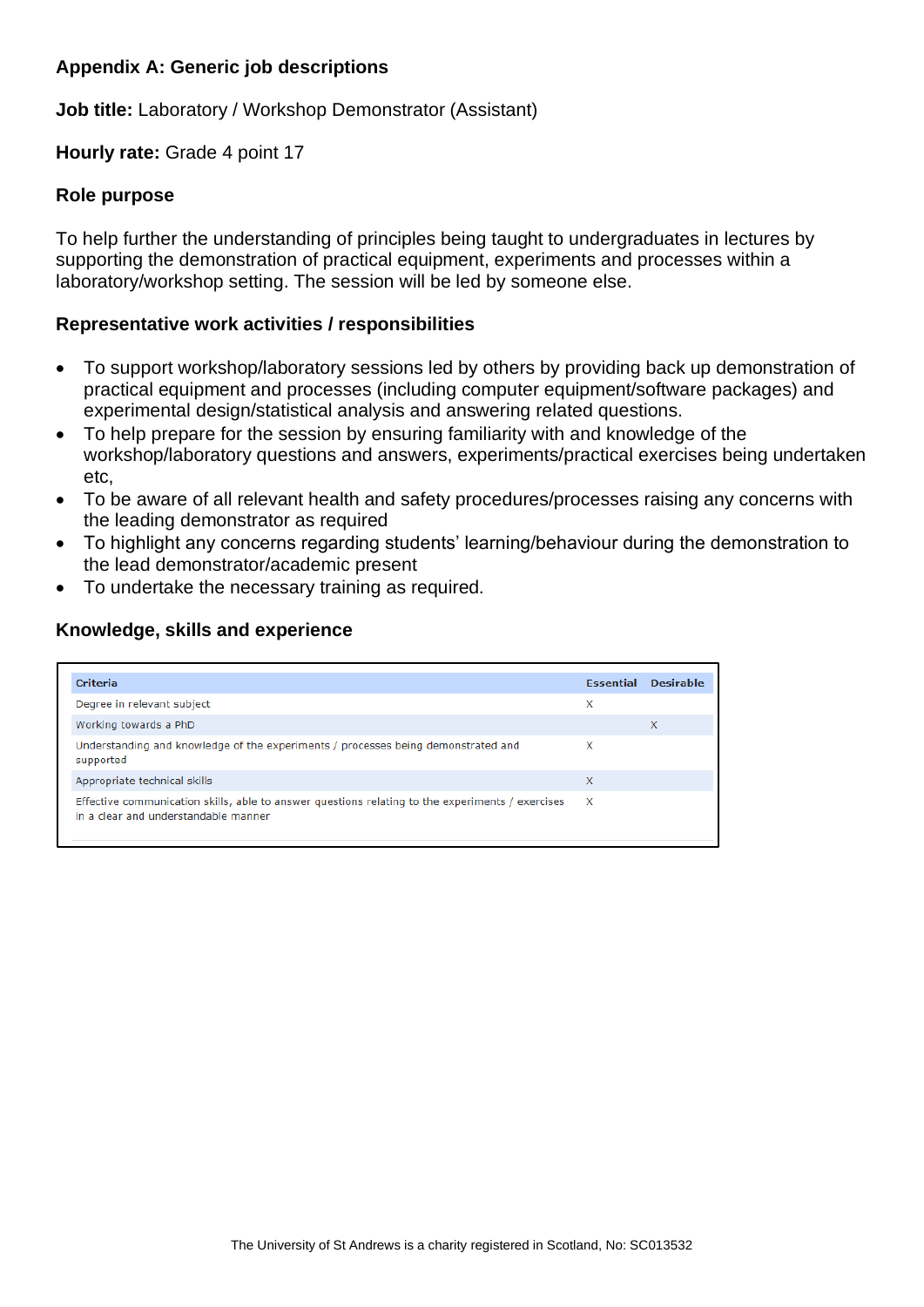#### **Hourly rate:** Grade 5 point 23

#### **Role purpose**

To support and further the understanding of principles being taught in lectures, and to develop the applied skills of students, through the demonstration and support of practical equipment. experiments and processes within a laboratory/workshop setting. This is typically to groups of undergraduate students. An academic member of staff may be present during the session.

#### **Representative work activities / responsibilities**

- To lead workshop/laboratory sessions with learning outcomes specified by others within a clear and established teaching programme/framework.
- To demonstrate the use of practical equipment and processes (including computer equipment/software packages) and experimental design/statistical analysis, answering related questions and providing explanations of how these activities relate to the wider area of study.
- To support, assist and guide students undertaking experiments/utilising equipment and collecting/analysing data in a manner which will improve and develop understanding and skills.
- To prepare for the session by ensuring familiarity with and knowledge of the workshop/laboratory questions and answers, experiments/practical exercises being undertaken etc.
- Where required (through liaison with laboratory/workshop technicians), to ensure that the equipment, exercise or process is functional and/or relevant material and equipment is prepared prior to the start of the session, carrying out appropriate checks as necessary.
- Be aware of all relevant health and safety procedures/processes raising any concerns with the module co-ordinator or appropriate academic member of staff.
- Where required, to undertake marking of student experiments and tests (typically against set criteria).
- To provide feedback to students during the session and in response to assessed work/questions.
- To monitor student progress highlighting any concerns, be they performance based or pastoral, to the module co-ordinator/lecturer.
- To record attendance at each session and report this in the agreed manner.
- Attend module meetings as appropriate.
- To undertake the necessary training as required.

| <b>Criteria</b>                                                                                                                                   | Essential | <b>Desirable</b> |
|---------------------------------------------------------------------------------------------------------------------------------------------------|-----------|------------------|
| Degree in relevant subject                                                                                                                        | x         |                  |
| Working towards a PhD                                                                                                                             |           | x                |
| Good level of understanding and knowledge of the teaching material and experiments/processes X<br>being demonstrated and supported                |           |                  |
| Appropriate technical skills                                                                                                                      | X         |                  |
| Effective communication skills, able to explain issues and concepts relating to the<br>experiments/exercises in a clear and understandable manner | x         |                  |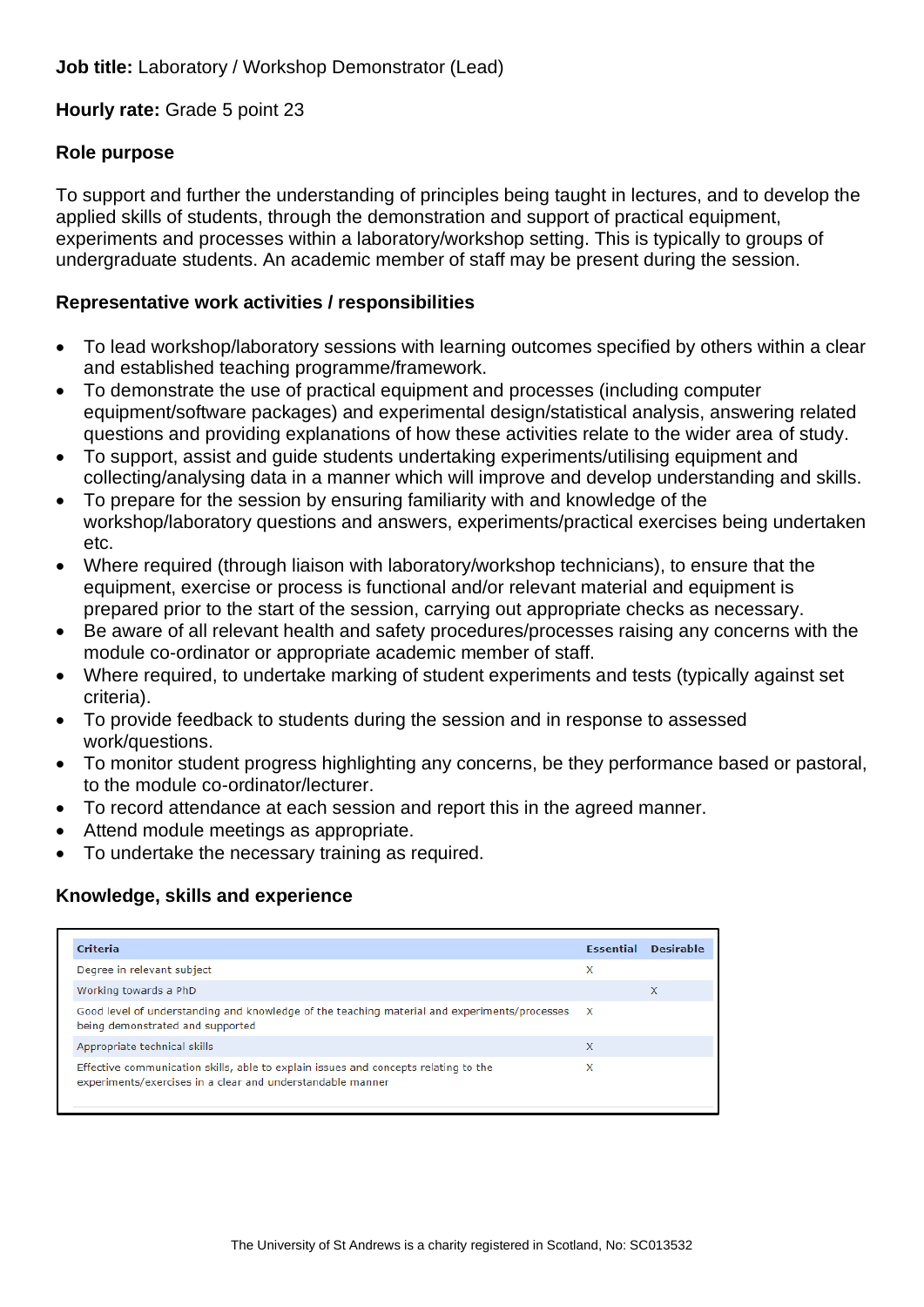#### **Hourly rate:** Grade 5 point 23

#### **Role purpose**

To support and contribute to a module/course of study through the provision of tuition to groups of students (typically at undergraduate level).

#### **Representative work activities / responsibilities**

- To lead student tutorials with specified learning outcomes within a clear and established teaching programme/framework.
- To foster/stimulate discussion and debate amongst the students on key course topics/set reading in order to promote and further understanding of the subject matter.
- To carry out the necessary preparation for each tutorial (e.g. by attending lectures, reading handouts/slides, liaising with lecturers, producing tutorial questions, providing material in advance to students with special needs etc) in order to be able to guide discussions, answer queries and identify areas where students may encounter problems or difficulties.
- To undertake marking (with appropriate moderation and guidance) of coursework and assignments and provide appropriate feedback to students.
- To monitor student progress highlighting any concerns, be they performance based or pastoral, to the module co-ordinator/lecturer.
- May be required to provide office hours for student consultations/feedback.
- To record attendance at each tutorial and report this in the agreed manner.
- May be required to attend module (and possibly exam board) meetings.
- To undertake the necessary training as required.

| Criteria                                                                                                                             | <b>Essential</b> | <b>Desirable</b> |
|--------------------------------------------------------------------------------------------------------------------------------------|------------------|------------------|
| Degree in relevant subject                                                                                                           | x                |                  |
| Working towards a PhD                                                                                                                |                  | x                |
| Ability to communicate effectively and explain concepts and theories in a clear and<br>understandable manner to a range of abilities | x                |                  |
| Ability to lead groups and stimulate discussion in the subject area/topic                                                            | X                |                  |
| Good organisational skills including the ability to meet marking deadlines                                                           | x                |                  |
| Ability to deal with sensitive situations and confidential information                                                               | X                |                  |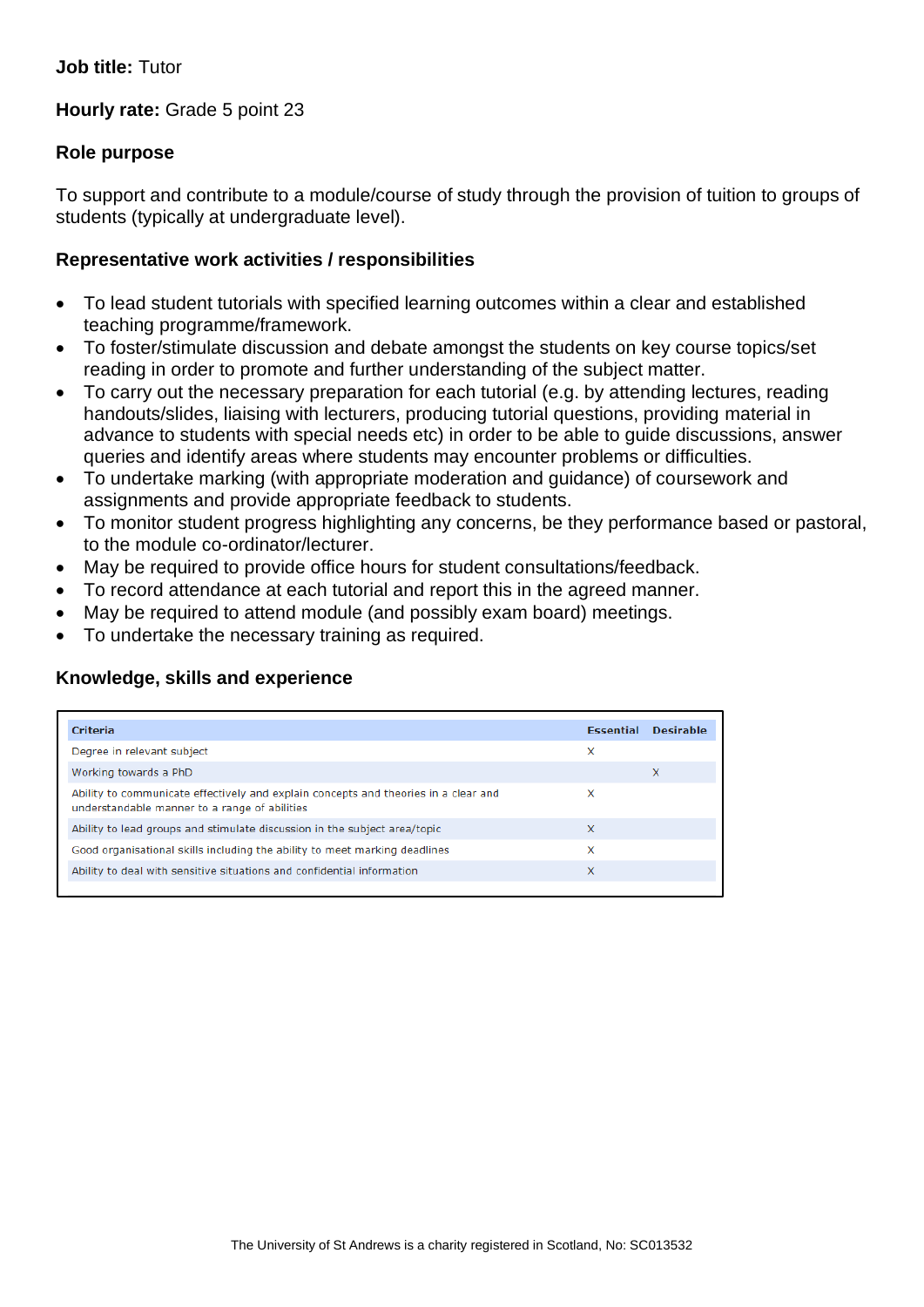**Job title:** Hourly Paid Lecturer\*

**Hourly rate:** Grade 6 point 30

#### **Representative work activities / responsibilities**

- Deliver lectures with specified learning outcomes within a clear and established teaching programme /framework.
- Carry out the necessary preparation for each lecture eg attending module meetings, write lectures, preparing lecture notes and additional teaching material (such as handouts), organising AV equipment etc.
- Ensure that the learning objectives and the learning need of students are met by the teaching content, methods of delivery and learning materials.
- Engage the interest and enthusiasm of students and inspire them to learn by challenging thinking, fostering debate and developing the ability of students to engage in critical discourse and rational thinking.
- Promote and further students' understanding of the subject matter by transferring knowledge in the form of practical skills, methods and techniques.
- May be required to undertake marking of coursework and assignments and provide appropriate feedback to students.

| <b>Criteria</b>                                                                                                                      | <b>Essential</b> | <b>Desirable</b> |  |
|--------------------------------------------------------------------------------------------------------------------------------------|------------------|------------------|--|
| Degree in relevant subject                                                                                                           | x                |                  |  |
| Hold or be near to completion of a PhD                                                                                               | X                |                  |  |
| Ability to communicate effectively and explain concepts and theories in a clear and<br>understandable manner to a range of abilities | x                |                  |  |
| Extensive experience of applying relevant analytical skills, teaching techniques and methods                                         | $\mathsf{x}$     |                  |  |
| Recognised teaching qualification                                                                                                    |                  | x                |  |
| Engage in Continuing Professional Development                                                                                        | X                |                  |  |
| * Generally postgraduate students would not be expected to deliver full lectures unless in exceptional circumstances.                |                  |                  |  |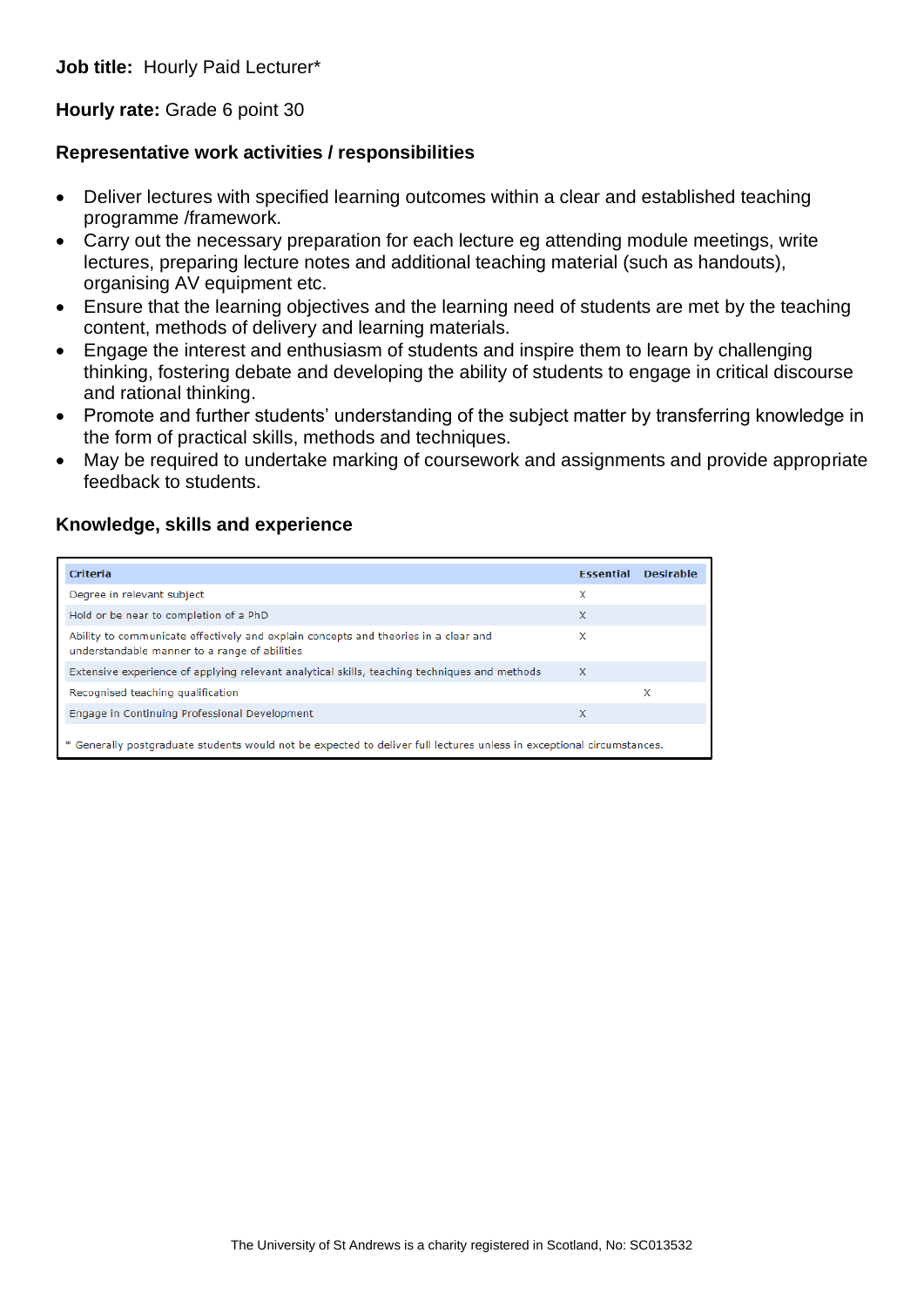# **Appendix B: Guidance on approximate hours of work on a range of common teaching activities**

<span id="page-8-0"></span>

| <b>Type of work</b>       | <b>Grade</b>                                                                             | <b>Hours paid</b>                                       | <b>Comments</b>                                                                                                                                                                                                                                                                                                                                                                                                                                                                                                                                                                                                                                                                                                                           |
|---------------------------|------------------------------------------------------------------------------------------|---------------------------------------------------------|-------------------------------------------------------------------------------------------------------------------------------------------------------------------------------------------------------------------------------------------------------------------------------------------------------------------------------------------------------------------------------------------------------------------------------------------------------------------------------------------------------------------------------------------------------------------------------------------------------------------------------------------------------------------------------------------------------------------------------------------|
| Demonstrating             | 4 or 5 depending on<br>whether assisting or<br>leading a<br>demonstration or<br>workshop | Up to 1-hour<br>preparation per 1-<br>hour contact time | Preparation time would only be paid for the first session delivery.<br>Subsequent repeat sessions would be covered by the initial<br>preparation and only contact time should be claimed.<br>Longer labs may not require an hour's preparation per hour contact<br>time.                                                                                                                                                                                                                                                                                                                                                                                                                                                                  |
| <b>Tutoring (Model A)</b> | 5                                                                                        | 1-hour preparation<br>per 1-hour tutorial               | This model should be used where the hourly-paid Tutor is familiar with<br>the general focus of the material and has received appropriate<br>instruction or outline guidance in how to proceed.<br>Preparation time would only be paid for the first session delivery.<br>Subsequent repeat sessions would be covered by the initial<br>preparation and only contact time should be claimed.                                                                                                                                                                                                                                                                                                                                               |
| <b>Tutoring (Model B)</b> | 5                                                                                        | 3 hours preparation<br>per 1-hour tutorial              | This model should be used when two or more of the following<br>conditions apply:<br>the hourly-paid Tutor is asked to engage substantively with<br>(i)<br>material with which they are not expected to be familiar;<br>(ii)<br>the guidance that can be provided for the tutorial work is<br>necessarily very limited;<br>(iii)<br>the hourly-paid Tutor is undertaking their first tutorial work for<br>that module.<br>Preparation time would only be paid for the first session delivery.<br>Subsequent repeat sessions would be covered by the initial<br>preparation and only contact time should be claimed.<br>This model may not apply in the context of a clearly established<br>professional development/mentoring arrangement. |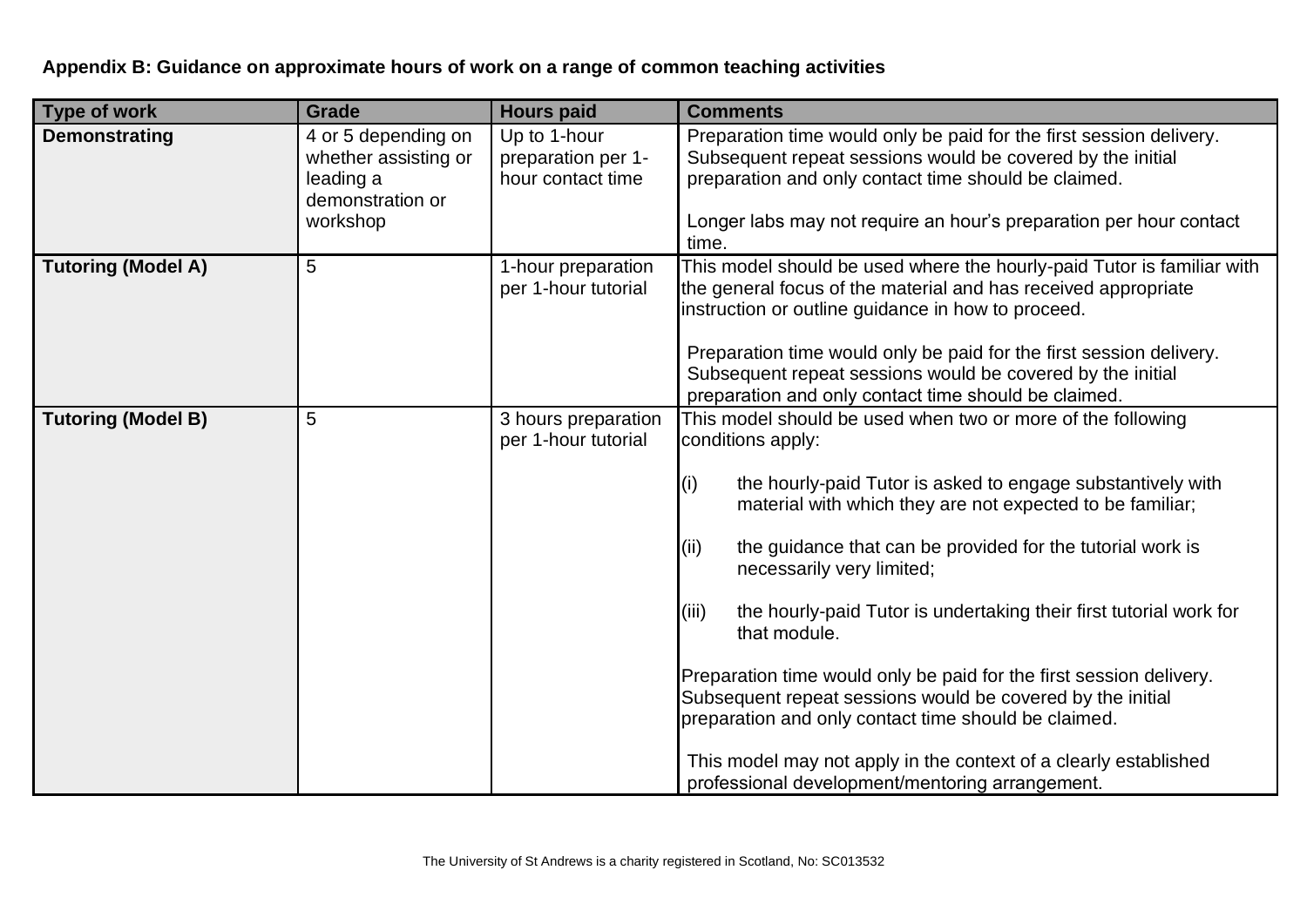| Lecturing $*$                                   | $6\phantom{1}6$ | 3 hours preparation<br>(minimum) per 1-<br>hour lecture                                                                       | Writing original material or extensive rewrites may require more<br>preparation time.                                                                                                                                                                                                                                                                                                                                                                                                         |
|-------------------------------------------------|-----------------|-------------------------------------------------------------------------------------------------------------------------------|-----------------------------------------------------------------------------------------------------------------------------------------------------------------------------------------------------------------------------------------------------------------------------------------------------------------------------------------------------------------------------------------------------------------------------------------------------------------------------------------------|
|                                                 |                 |                                                                                                                               | The amount of preparation is likely to decrease for repeat delivery of<br>the same lecture or for presenting a pre-prepared lecture.                                                                                                                                                                                                                                                                                                                                                          |
| <b>Marking (Band A)</b>                         | 5 or 6          | For marking and<br>feedback carried out<br>individually,<br>typically:<br>Reading 3000<br>words per hour or its<br>equivalent | This band is recommended for assignments where each student is<br>expected to submit a bespoke piece of work e.g. an essay or an<br>extended scientific report whose topic is chosen by the student.<br>Each student's submission would be unique and marking and<br>feedback would require significant subject-specific knowledge and<br>interpretation.                                                                                                                                     |
| <b>Marking (Band B)</b>                         | 5 or 6          | For marking and<br>feedback carried out<br>individually,<br>typically:<br>Reading 4000<br>words per hour or its<br>equivalent | This band is recommended for assignments where each student is<br>expected to submit a piece of work where outline model answers or a<br>set of specific grading criteria are available e.g. an essay whose topic<br>was chosen by a student from a specific set of topics or a laboratory<br>report where guidance on format has been provided to the student.<br>Submissions would be similar in form and marking and feedback<br>would require some specific knowledge and interpretation. |
| Marking (Band C)                                | 5 or 6          | For marking and<br>feedback carried out<br>individually,<br>typically:<br>Reading 5000<br>words per hour or its<br>equivalent | This band is recommended for assignments where each student is<br>expected to submit a piece of work where a specific set of model<br>answers are provided eg a short answer assignment or a laboratory<br>report where the student is provided with a short pro forma document<br>to complete.<br>Submissions would be very similar in form and marking and feedback<br>would require only the use of the model answers provided.                                                            |
| <b>Office hours, meeting</b><br>attendance etc. | 4, 5 or 6       | Time for the<br>meeting itself                                                                                                | Additional time should be paid for any significant preparation required,<br>e.g. for production of papers.                                                                                                                                                                                                                                                                                                                                                                                    |